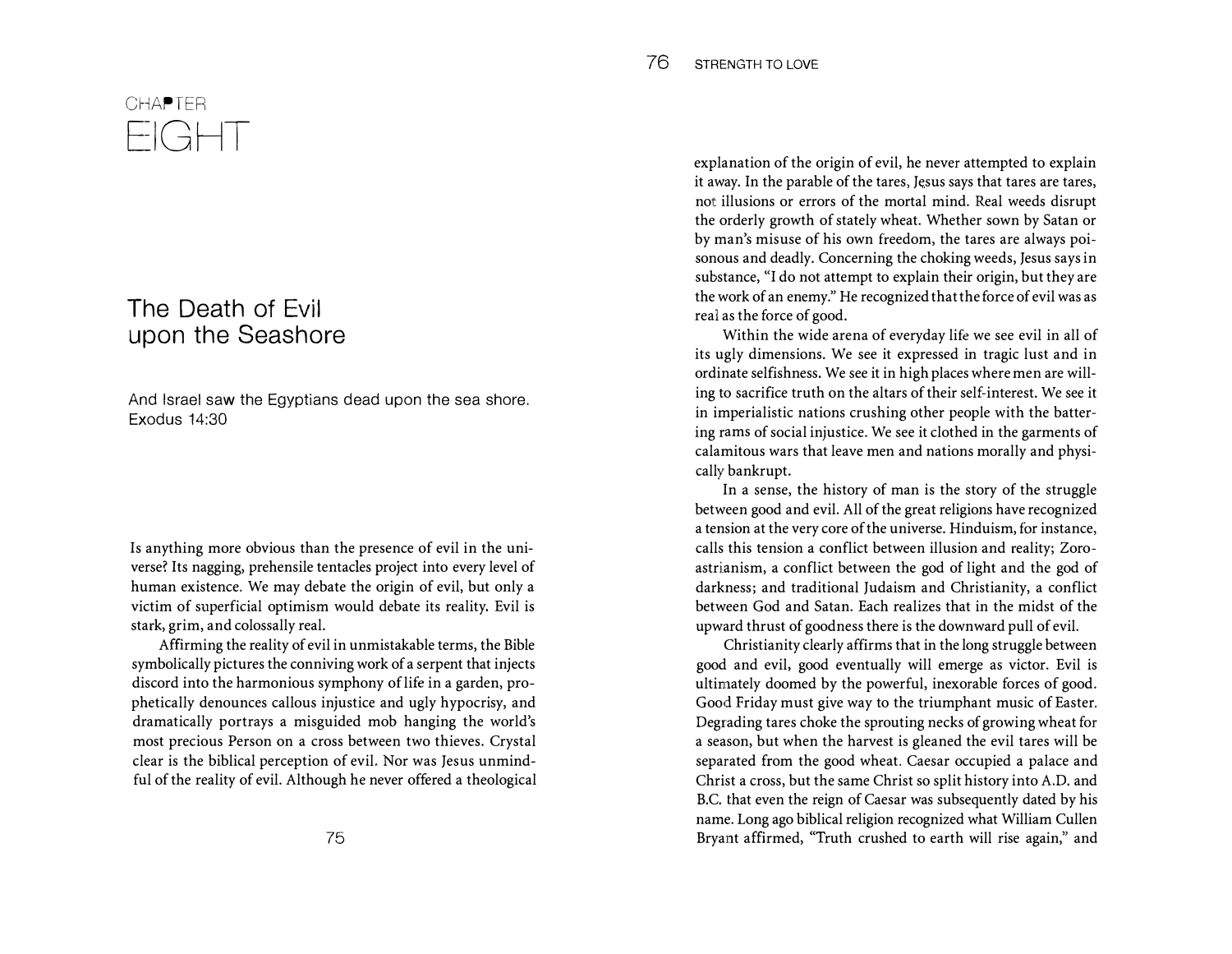what Thomas Carlyle wrote, "No lie you can speak or act but it will come, after longer or shorter circulation, like a bill drawn on Nature's Reality, and be presented there for payment-with the answer, No effects."

## **I**

A graphic example of this truth is found in the early history of the Hebrew people. When the children of Israel were held under the gripping yoke of Egyptian slavery, Egypt symbolized evil in the form of humiliating oppression, ungodly exploitation, and crushing domination, and the Israelites symbolized goodness in the form of devotion and dedication to the God of Abraham, Isaac, and Jacob. Egypt struggled to maintain her oppressive yoke, and Israel struggled to gain freedom. Pharaoh stubbornly refused to respond to the cry of Moses, even when plague after plague threatened his domain. This tells us something about evil that we must never forget, namely that evil is recalcitrant and determined, and never voluntarily relinquishes its hold short of a persistent, almost fanatical resistance. But there is a checkpoint in the universe: evil cannot permanently organize itself. So after a long and trying struggle, the Israelites, through the providence of God, crossed the Red Sea. But like the old guard that never surrenders, the Egyptians, in a desperate attempt to prevent the Israelites from escaping, had their armies go in the Red Sea behind them. As soon as the Egyptians got into the dried-up sea, the parted waters swept back upon them, and the turbulence and momentum of the tidal waves soon drowned all of them. When the Israelites looked back, all they could see was here and there a poor drowned body beaten upon the seashore. For the Israelites, this was a great moment. It was the end of a frightful period in their history. It was a joyous daybreak that had come to end 78 STRENGTH TO LOVE

the long night of their captivity. The meaning of this story is not found in the drowning of Egyptian soldiers, for no one should rejoice at the death or defeat of a human being. Rather, this story symbolizes the death of evil and of inhuman oppression and unjust exploitation.

The death of the Egyptians upon the seashore is a vivid reminder that something in the very nature of the universe assists goodness in its perennial struggle with evil. The New Testament rightly declares: "No chastening for the present seemeth to be joyous, but grievous: *nevertheless afterward* it yieldeth the peaceable fruit of righteousness." Pharaoh exploits the children of *Israel-nevertheless afterward!* Pilate yields to the crowd that crucifies *Christ-nevertheless afterward!* The early Christians are thrown to the lions and carried to the chopping *blocks-nevertheless afterward!* Something in this universe justifies Shakespeare in saying:

There's a divinity that shapes our ends, Rough-hew them how we will,

and Lowell in saying:

Though the cause of Evil prosper, Yet 'tis Truth alone is strong,

and Tennyson in saying:

I can but trust the good shall fall, At last-far off-at last, to all, And every winter change to spring.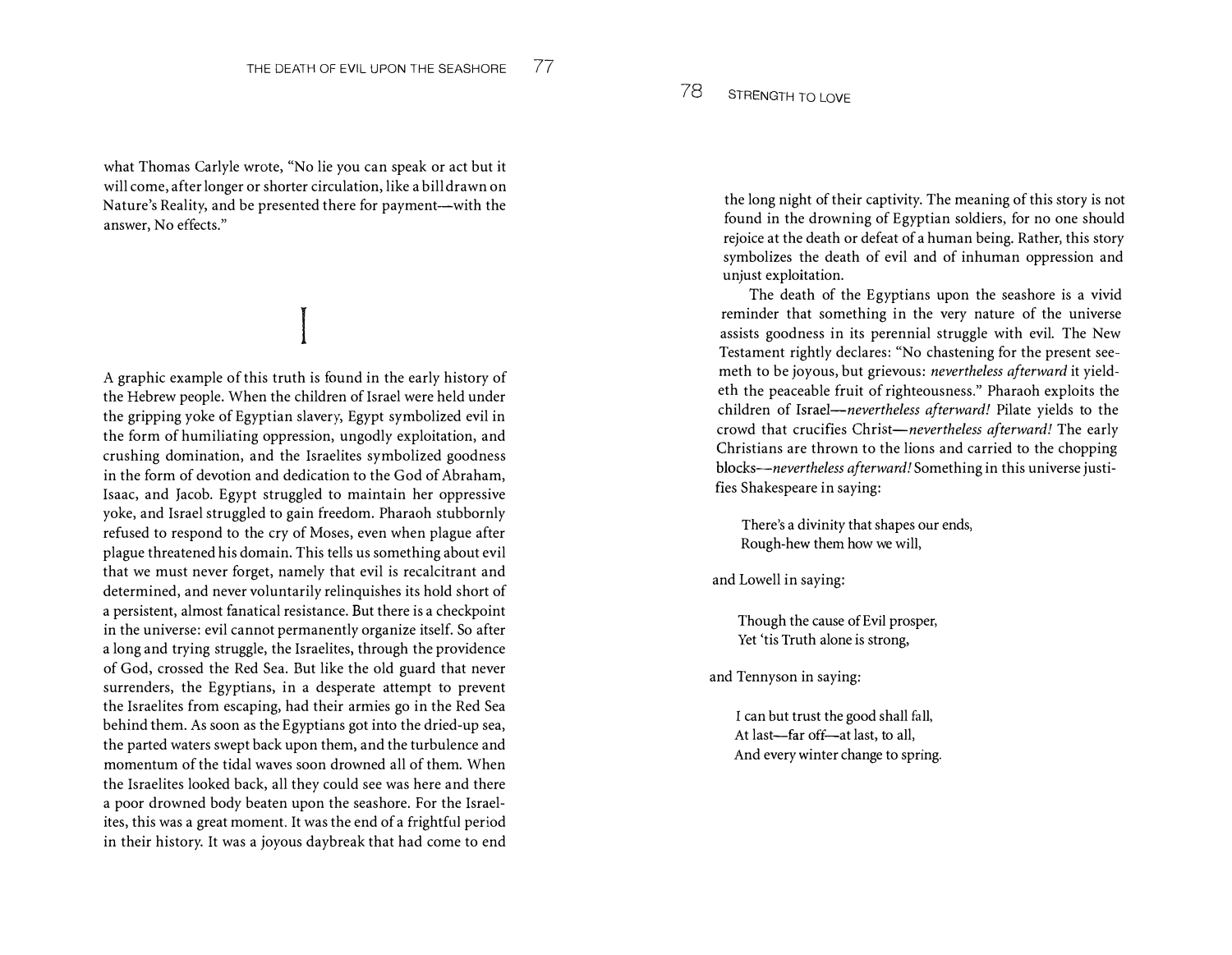# II

The truth of this text is revealed in the contemporary struggle between good in the form of freedom and justice and evil in the form of oppression and colonialism. Of the approximately three billion people in our world, more than 1.9 billion-a vast majority-live on the continents of Asia and Africa. Less than two decades ago most of the Asian and African peoples were colonial subjects, dominated politically, exploited economically, and segregated and humiliated by foreign powers. For years they protested against these grave injustices. In nearly every territory in Asia and Africa, a courageous Moses pleaded passionately for the freedom of his people. For more than twenty years, Mahatma Gandhi unrelentingly urged British viceroys, governors general, prime ministers, and kings to let his people go. Like the pharaohs of old, the British leaders turned deaf ears to these agonizing pleas. Even the great Winston Churchill responded to Gandhi's cry for independence by saying, "I have not become the King's First Minister in order to preside over the liquidation of the British Empire." The conflict between two determined forces, the colonial powers and the Asian and African peoples, has been one of the most momentous and critical struggles of the twentieth century.

But in spite of the resistance and recalcitrance of the colonial powers, the victory of the forces of justice and human dignity is gradually being achieved. Twenty-five years ago there were only three independent countries in the whole continent of Africa, but today thirty-two countries are independent. A short fifteen years ago the British Empire politically dominated more than six hundred fifty million people in Asia and Africa, but today the number is less than sixty million. The Red Sea has opened. The oppressed masses in Asia and Africa have won their freedom from the Egypt of colonialism and now move toward the promised land of economic and cultural stability. These peoples see the evils of colonialism and imperialism dead upon the seashore.

In our own American struggle for freedom and justice, we are seeing the death of evil. In 1619, the Negro was brought to America from the soils of Africa. For more than two hundred years Africa was raped and plundered, her native kingdoms disorganized, and her people and rulers demoralized. In America the Negro slave was merely a depersonalized cog in a vast plantation machine.

But there were those who had a nagging conscience and knew that so unjust a system represented a strange paradox in a nation founded on the principle that all men are created equal. In 1820, six years before his death, Thomas Jefferson wrote these melancholy words:

But the momentous question [slavery], like a fire-bell in the night, awakened and filled me with terror. I considered it at once as the knell of the Union .... I regret that I am now to die in the belief, that the useless sacrifice of themselves by the generation of 1776, to acquire self-government and happiness to their country, is to be thrown away ... and my only consolation is to be, that I live not to weep over it.

Numerous abolitionists, like Jefferson, were tortured in their hearts by the question of slavery. With keen perception they saw that the immorality of slavery degraded the white master as well as the Negro.

Then came the day when Abraham Lincoln faced squarely this matter of slavery. His torments and vacillations are well known, yet the conclusion of his search is embodied in these words: "In giving freedom to the slave, we assure freedom to the free-honourable alike in what we give and what we preserve." On this moral foundation Lincoln drafted the Emancipation Proclamation, an executive order that brought an end to chattel slavery. The significance of the Emancipation Proclamation was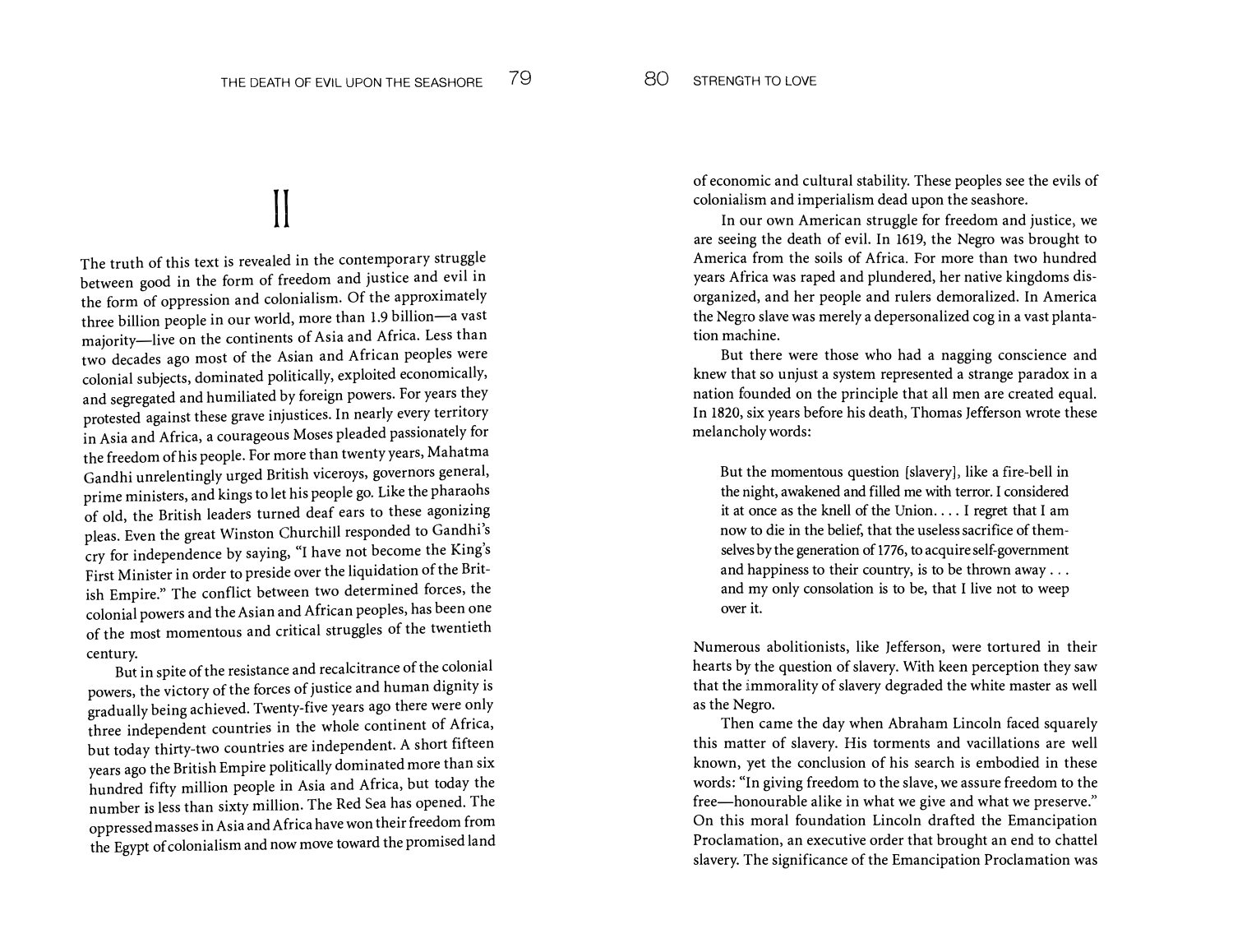81 82 STRENGTH TO LOVE

colorfully described by a great American, Frederick Douglass, in these words:

It recognizes and declares the real nature of the contest and places the North on the side of justice and civilization.... Unquestionably the first of January, 1863, is to be the most memorable in American annals. The Fourth of July was great, but the First of January, when we consider it in all its relations and bearings, is incomparably greater. The one had respect to the mere political birth of a nation; the last concerns the national life and character and is to determine whether that life and character shall be radiantly glorious with all high and noble virtues, or infamously blackened forevermore.

The Emancipation Proclamation did not, however, bring full freedom to the Negro, for although he enjoyed certain political and social opportunities during the Reconstruction, the Negro soon discovered that the pharaohs of the South were determined to keep him in slavery. Certainly the Emancipation Proclamation brought him nearer to the Red Sea, but it did not guarantee his passage through parted waters. Racial segregation, backed by a decision of the United States Supreme Court in 1896, was a new form of slavery disguised by certain niceties of complexity. In the great struggle of the last half century between the forces of justice attempting to end the evil system of segregation and the forces of injustice attempting to maintain it, the pharaohs have employed legal maneuvers, economic reprisals, and even physical violence to hold the Negro in the Egypt of segregation. Despite the patient cry of many a Moses, they refused to let the Negro people go.

Today we are witnessing a massive change. A world-shaking decree by the nine justices of the United States Supreme Court opened the Red Sea and the forces of justice are moving to the other side. The Court decreed an end to the old Plessy decision of 1896 and affirmed that separated facilities are inherently unequal and that to segregate a child on the basis of race is to deny the

child an equal legal protection. This decision is a great beacon<br>light of hope to millions of disinherited people. Looking back, we<br>see the forces of segregation gradually dying on the seashore. The<br>problem is far from sol Sea passage in history ultimately brings the forces of goodness to victory, and the closing of the same waters marks the doom and

destruction of the forces of evil.<br>All of this reminds us that evil carries the seed of its own destruction. All of this reminds us that evil carries the seed of its own destruction. In the long run right defeated is stronger than evil triumphant. Historian Charles A. Beard, when asked what major lessons he had learned from histo

First, whom the gods would destroy they must first make<br>mad with power. Second, the mills of God grind slowly,<br>yet they grind exceeding small. Third, the bee fertilizes the<br>flower it robs. Fourth, when it is dark enough yo

These are the words not of a preacher but of a hardhearted<br>historian, whose long and painstaking study of history revealed<br>to him that evil has a self-defeating quality. It can go a long way,<br>but then it reaches its limit.

# **III**

We must be careful at this point not to engage in a superficial optimism or to conclude that the death of a particular evil cial optimism or to conclude that the death of a particular evil<br>means that all evil lies dead upon the seashore. All progress is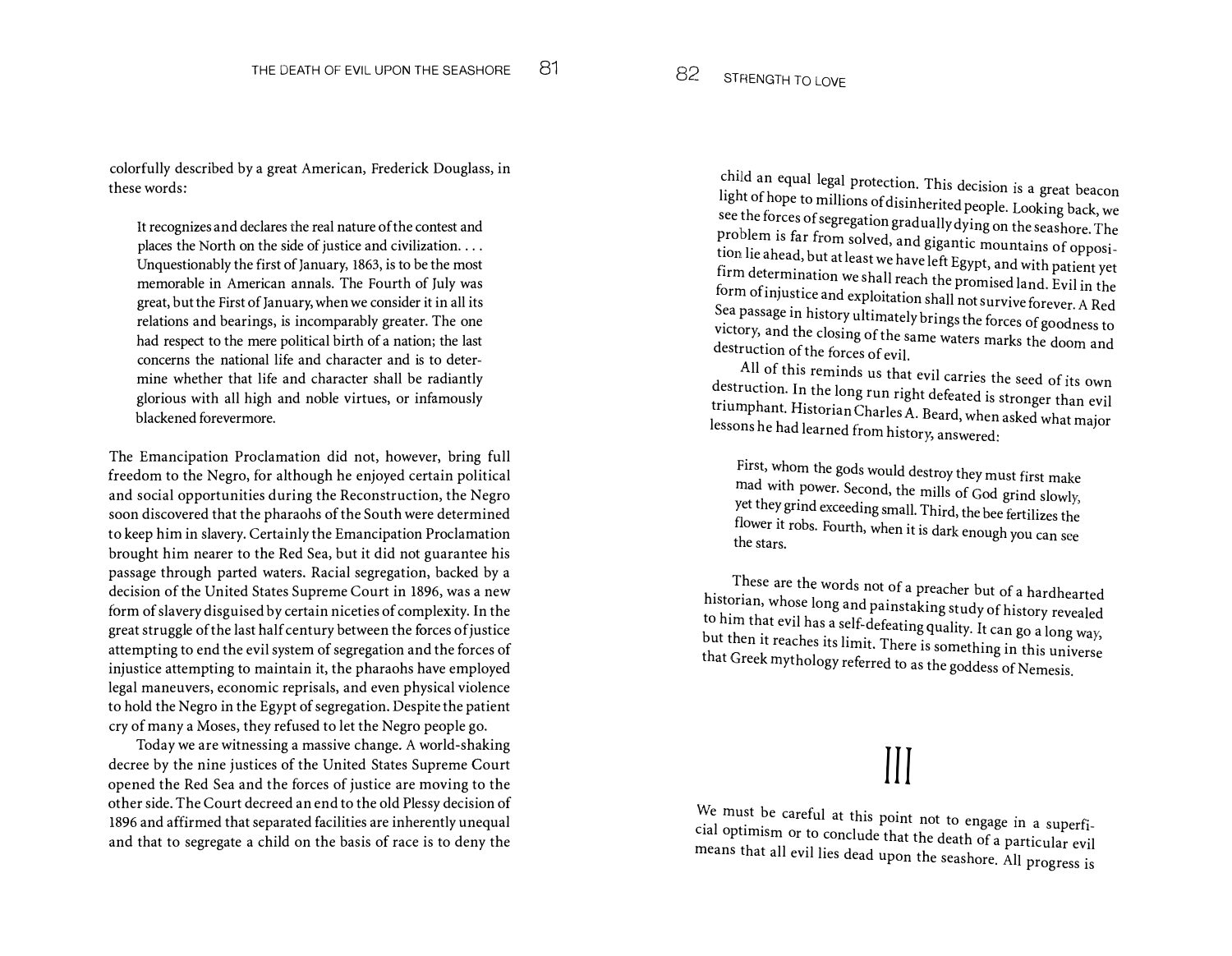precarious, and the solution of one problem brings us face to face with another problem. The Kingdom of God as a universal reality is *not yet.* Because sin exists on every level of man's existence, the death of one tyranny is followed by the emergence of another tyranny.

But just as we must avoid a superficial optimism, we must also avoid a crippling pessimism. Even though all progress is precarious, within limits real social progress may be made. Although man's moral pilgrimage may never reach a destination point on earth, his never-ceasing strivings may bring him ever closer to the city of righteousness. And though the Kingdom of God may remain *not yet* as a universal reality in history, in the present it may exist in such isolated forms as in judgment, in personal devotion, and in some group life. "The kingdom of God is in the midst of you."

Above all, we must be reminded anew that God is at work in his universe. He is not outside the world looking on with a sort of cold indifference. Here on all the roads of life, he is striving in our striving. Like an ever-loving Father, he is working through history for the salvation of his children. As we struggle to defeat the forces of evil, the God of the universe struggles with us. Evil dies on the seashore, not merely because of man's endless struggle against it, but because of God's power to defeat it.

But why is God so slow in conquering the forces of evil? Why did God permit Hitler to kill six million Jews? Why did God permit slavery to continue in America for two hundred and fortyfour years? Why does God permit bloodthirsty mobs to lynch Negro men and women at will and drown Negro boys and girls at whim? Why does not God break in and smash the evil schemes of wicked men?

I do not pretend to understand all of the ways of God or his particular timetable for grappling with evil. Perhaps if God dealt with evil in the overbearing way that we wish, he would defeat his ultimate purpose. We are responsible human beings, not blind automatons; persons, not puppets. By endowing us with freedom, God relinquished a measure of his own sovereignty

and imposed certain limitations upon himself. If his children are free, they must do his will by a voluntary choice. Therefore, God cannot at the same time impose his will upon his children and also maintain his purpose for man. If through sheer omnipotence God were to defeat his purpose, he would express weakness rather than power. Power is the ability to fulfill purpose; action that defeats purpose is weakness.

God's unwillingness to deal with evil with an overbearing immediacy does not mean that he is doing nothing. We weak and finite human beings are not alone in our quest for the triumph of righteousness. There is, as Matthew Arnold wrote, an "enduring power, not ourselves, which makes for righteousness."

We must also remember that God does not forget his children who are the victims of evil forces. He gives us the interior resources to bear the burdens and tribulations of life. When we are in the darkness of some oppressive Egypt, God is a light unto our path. He imbues us with the strength needed to endure the ordeals of Egypt, and he gives us the courage and power to undertake the journey ahead. When the lamp of hope flickers and the candle of faith runs low, he restoreth our souls, giving us renewed vigor to carry on. He is with us not only in the noontime of fulfillment but also in the midnight of despair.

In India Mrs. King and I spent a lovely weekend in the State of Kerala, the southernmost point of that vast country. While there we visited the beautiful beach on Cape Comorin, which is called "Land's End," because this is actually where the land of India comes to an end. Nothing stretches before you except the broad expanse of rolling waters. This beautiful spot is a point at which meet three great bodies of water, the Indian Ocean, the Arabian Sea, and the Bay of Bengal. Seated on a huge rock that slightly protrudes into the ocean, we were enthralled by the vastness of the ocean and its terrifying immensities. As the waves unfolded in almost rhythmic succession and crashed against the base of the rock on which we were seated, an oceanic music brought sweetness to the ear. To the west we saw the magnificent sun, a great cosmic ball of fire, appear to sink into the very ocean